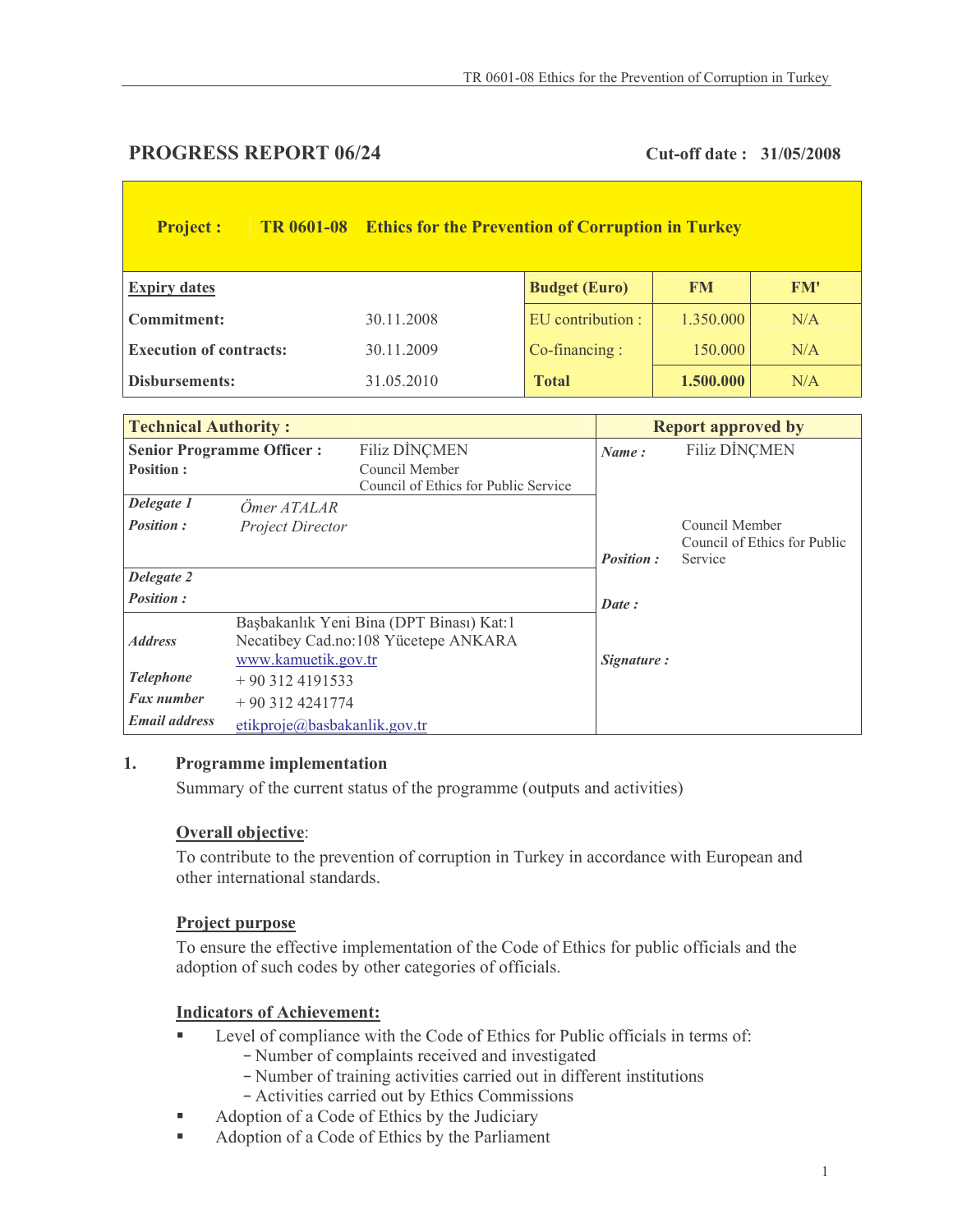Summary of the current status of the project against indicators for project immediate objectives and results (outputs and activities)

- Output 1 (Number of meetings held by the Council of Ethics; Number of complaints treated  $\bullet$ and investigations completed; Quality of work plan; Quality of reports prepared by the Council of Ethics): Four working papers completed on: the future strategic direction of the Council, a review of the Code and potential capacity requirements for Council staffing. Consolidated into a single report. Preparation of a report on management of complaints and investigations.
- Output 2 (The draft training package is available by month 6; the final package is available by month 10 and the training CD by month 12; Quality of the training package): Completion of ethics training package, apart from the case studies. Completion of report on training strategy for possible submission to Steering Group.
- Output 3 (Quantity and quality of training activities carried out by trainers): work on  $\bullet$ training material completed as part of training package, names of possible trainers submitted.
- Output 6 (Quantity and quality of research studies; Number of public workshops and feedback received): draft specification for bids and draft contents of themes completed. Proposals submitted to CoE Strasbourg for confirmation and advertising.
- Output 7 (The development of codes of conduct for elected office holders and the judiciary  $\bullet$ will have been supported). Two working papers on codes of conduct for the Legislature and Judiciary.

#### Major activities undertaken during the period of the report as compared to the implementation schedule

**ACTIVITIES** 

Activity 1.1 – consolidation of all reports on Council and submitted to CoE Strasbourg.

Activity 1.2 and  $1.3$  – completion of complaints handling report and preparation of RTD with Council of Ethics Secretariat.

Activity  $1.4$  – final preparation for study visit to Ireland.

Activity  $2.1$  – consolidation of review of ethics training material

Activity 2.2 – completion of training material apart from case studies

Activity  $3.1$  – receipt of applications from possible trainers

Activity  $6.1$  – completion of, and advertisement of, research studies

Activity 7.2 – completion of reviews of codes of conduct for Legislature and Judiciary

Activity  $8.1$  – preparation of STE specification

**EVENTS** 

Under Activity 6.2, the first 6 research studies were advertised on 15 May on the CoE project website.

Under Activity 1.1 the international STE presented to the Council of Ethics his report on the capacity requirements for the future work of the Council.

Under Activity 1.2 an international conference was held on 27 May in Ankara on "International" Standards on the Principles of Ethics" with Turkish and international experts.